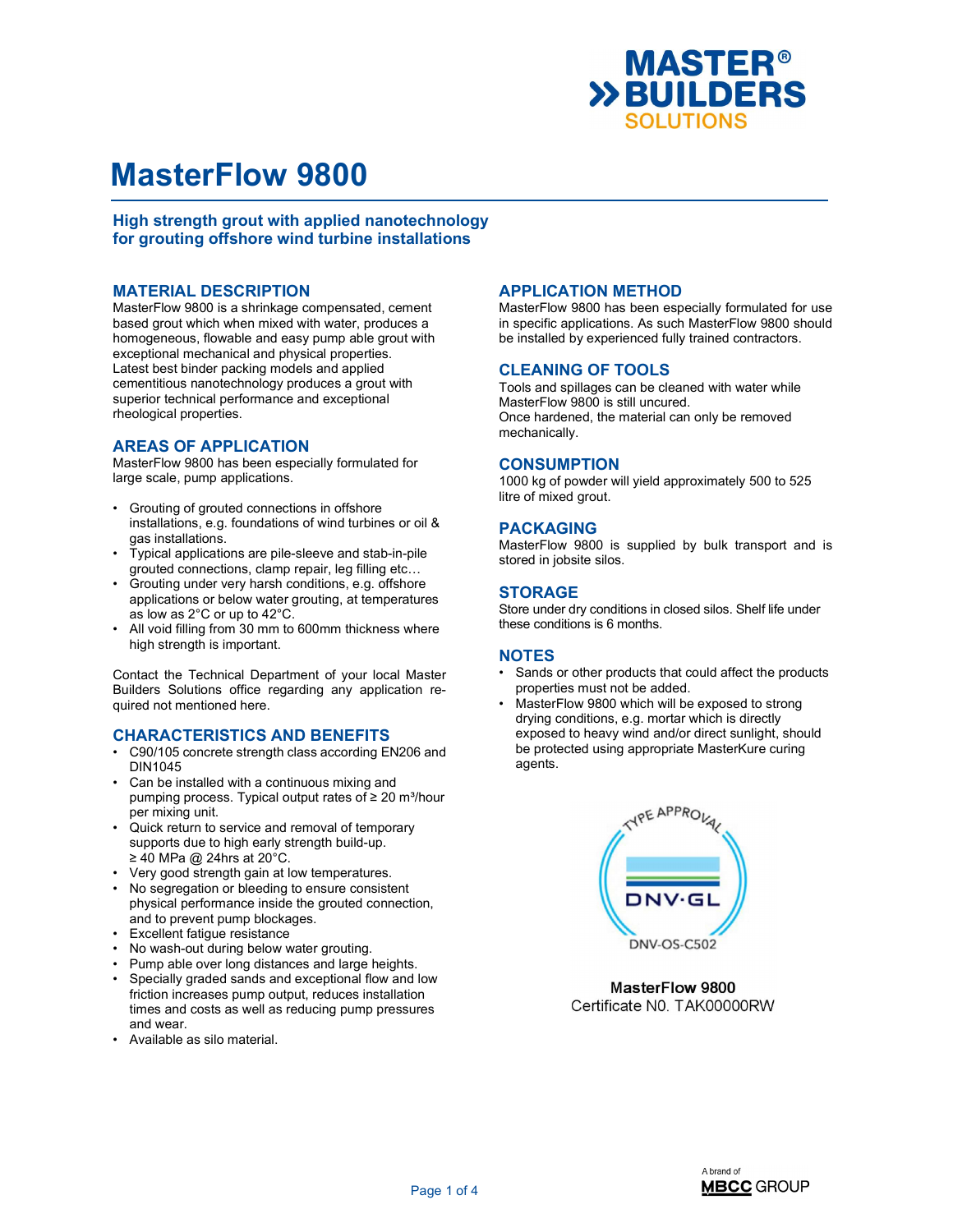

## High strength grout with applied nanotechnology for grouting offshore wind turbine installations

| <b>TECHNICAL DATA</b>                                                                                                                       | <b>Unit</b>                   | <b>Values</b>                |               |               |  |
|---------------------------------------------------------------------------------------------------------------------------------------------|-------------------------------|------------------------------|---------------|---------------|--|
| Density of mixture (DIN18555-2)                                                                                                             | g/cm <sup>3</sup>             | Approx. 2.25                 |               |               |  |
| Mixing water demand                                                                                                                         | litres                        | Approx. 145 / 1000 kg powder |               |               |  |
| Pot life of mixed material                                                                                                                  | minutes                       | $\geq 120$                   |               |               |  |
| Setting time                                                                                                                                | hours                         | $\leq 10$                    |               |               |  |
| Air content (EN 1015-7)                                                                                                                     | $\frac{0}{0}$                 | $\leq 4$                     |               |               |  |
| Application temperature (substrate and material)                                                                                            | °C                            | From 2 to $+42$              |               |               |  |
| Application thickness                                                                                                                       | mm                            | $30 - 600$                   |               |               |  |
| <b>Characteristic strength:</b>                                                                                                             |                               |                              |               |               |  |
| Compressive strength (150x300 mm cylinders)                                                                                                 | MPa                           | $X_{k(n)} \ge 90$            |               |               |  |
| Compressive strength (100 mm cubes)                                                                                                         | <b>MPa</b>                    |                              |               |               |  |
| at $20^{\circ}$ C<br>$\overline{a}$                                                                                                         |                               | $X_{k(n)} \ge 90$            |               |               |  |
| at $5^{\circ}$ C<br>$\overline{\phantom{a}}$                                                                                                |                               | $X_{k(n)} \geq 80$           |               |               |  |
| Flexural strength (700x150x150 mm bars)                                                                                                     | MPa                           | $X_{k(n)} \geq 9$            |               |               |  |
| Typical values - additional test results                                                                                                    |                               |                              |               |               |  |
| Compressive strength (100 mm cubes - EN12390-3)                                                                                             | N/mm <sup>2</sup>             | $20^{\circ}$ C               | $5^{\circ}$ C | $2^{\circ}$ C |  |
| after 3 days                                                                                                                                |                               | $\geq 75$                    | $\geq 45$     | $\geq 40$     |  |
| after 7 days                                                                                                                                |                               | $\geq 85$                    | $\geq 70$     | $\geq 65$     |  |
| after 28 days                                                                                                                               |                               | $\geq 95$                    | $\geq 80$     | $\geq 75$     |  |
| Flexural strength (700x150x150 mm bars - EN12390-5)                                                                                         | N/mm <sup>2</sup>             |                              |               |               |  |
| after 28 days                                                                                                                               |                               | $\geq 10$                    |               |               |  |
| Modulus of elasticity (28 days)                                                                                                             | GPa                           |                              |               |               |  |
| Static (DIN 1048-5)                                                                                                                         |                               | $\geq 30$                    |               |               |  |
| Dynamic (DIN 1048-5)                                                                                                                        |                               | $\geq 35$                    |               |               |  |
| Autogenous shrinkage (Schleibinger shrinkage drain method)<br>(test started 90 minutes after mixing - air sealed samples)                   | mm/m                          | $\leq 0.4$                   |               |               |  |
| Shrinkage (in accordance of DAfStb VeBMR Rili)                                                                                              | class                         | SKVM <sub>0</sub>            |               |               |  |
| Sedimentation stability<br>(in accordance of DAfStb Self compacting concrete, section N.1.2.)                                               |                               | No sedimentation             |               |               |  |
| <b>Application information:</b>                                                                                                             |                               |                              |               |               |  |
| Mixer                                                                                                                                       | Jet mixer (continuous mixing) |                              |               |               |  |
| Hose diameter                                                                                                                               | min. 2"                       |                              |               |               |  |
| Data are given for conditions of 20°C and 65% R.H. unless otherwise stated. The technical data provided do not represent guaranteed minima. |                               |                              |               |               |  |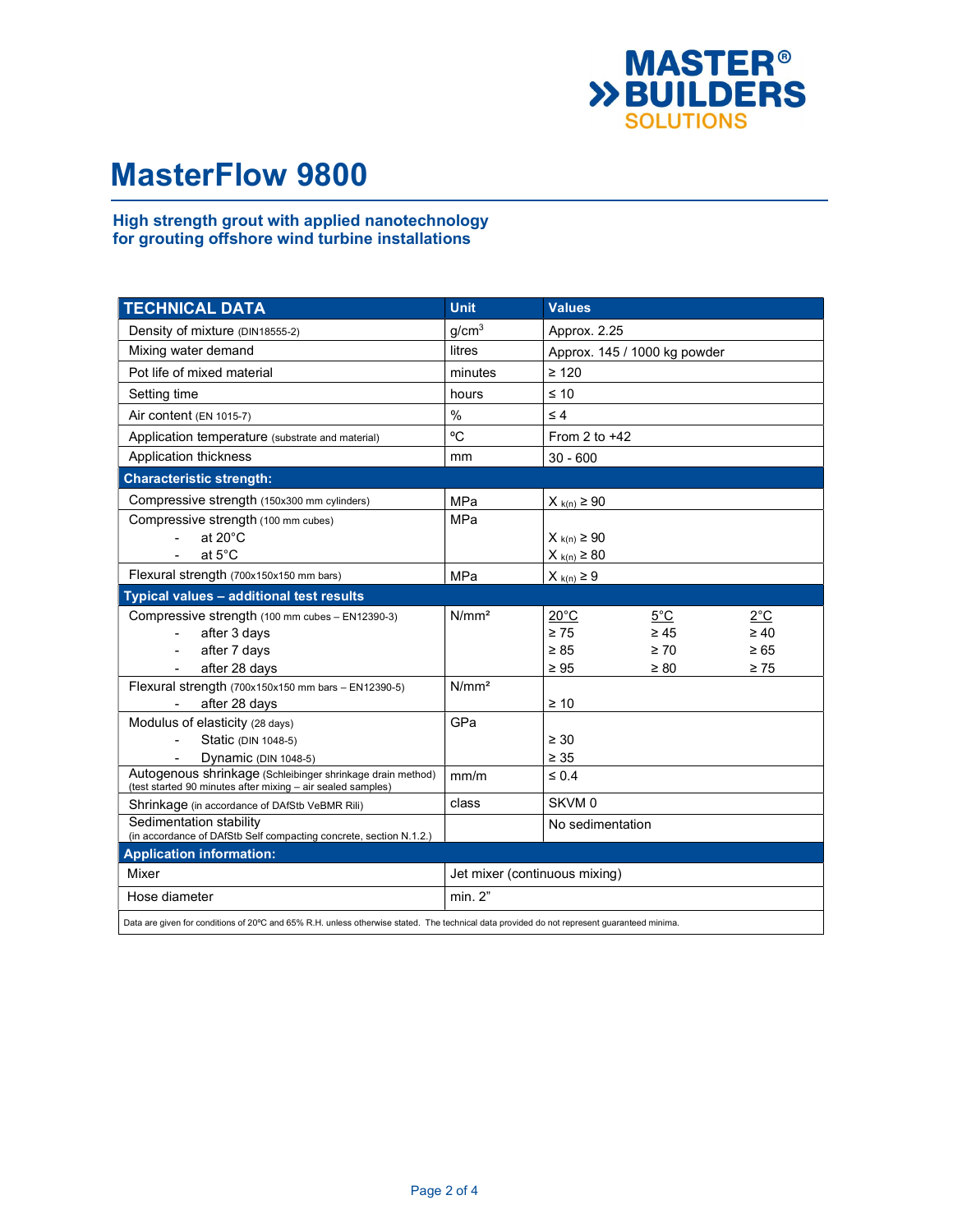

### High strength grout with applied nanotechnology for grouting offshore wind turbine installations

| Mechanical properties determined as part of DNV GL verification:                      |                         |                |               |  |  |  |
|---------------------------------------------------------------------------------------|-------------------------|----------------|---------------|--|--|--|
| Compressive strength (150x300 mm cylinders - EN12390-3)                               | N/mm <sup>2</sup>       | $20^{\circ}$ C | $2^{\circ}$ C |  |  |  |
| after 3 days                                                                          |                         | 83.8           | 58.9          |  |  |  |
| after 7 days                                                                          |                         | 94.7           | 79.4          |  |  |  |
| after 28 days                                                                         |                         | 103.1          | 91.8          |  |  |  |
| after 90 days                                                                         |                         | 124.3          | 100.5         |  |  |  |
| Characteristic compressive strength                                                   | N/mm <sup>2</sup>       | $20^{\circ}$ C | $2^{\circ}$ C |  |  |  |
| (150x300 cylinders - after 28 days)                                                   |                         | 94.5           | 88.4          |  |  |  |
| Flexural strength (40x40x160 mm prisms - EN196-1)                                     | N/mm <sup>2</sup>       | $20^{\circ}$ C | $2^{\circ}$ C |  |  |  |
| after 28 days<br>$\blacksquare$                                                       |                         | 13.6           | 12.7          |  |  |  |
| Modulus of elasticity (28 days)                                                       | GPa                     |                |               |  |  |  |
| Static (EN 12390-13)                                                                  |                         | 34.9           |               |  |  |  |
| Poisson's ratio (ASTM C469)                                                           |                         | 0.271          |               |  |  |  |
| Autogenous shrinkage (ASTM C1698)<br>(test started after initial set of the material) | mm/m                    | $-0.309$       |               |  |  |  |
| <b>Operational limitations as defined by DNV GL:</b>                                  |                         |                |               |  |  |  |
| Minimum diameter of grout lines                                                       | $\geq$ 2 inch           |                |               |  |  |  |
| Grout annulus                                                                         | $30 \leq t \leq 600$ mm |                |               |  |  |  |
| Pumping length through 2" flexible hose                                               | $L \leq 200$ m          |                |               |  |  |  |
| Pumping elevated head with 2" flexible hose                                           | $H \leq 20$ m           |                |               |  |  |  |
|                                                                                       |                         |                |               |  |  |  |

Data are given for conditions of 20ºC and 65% R.H. unless otherwise stated. The technical data provided do not represent guaranteed minima.



# Typical Results



Fatigue resistance of MasterFlow 9800 in water (100x200 mm cylinders)

Compressive strength development at different temperatures (100 mm cubes – EN12390-3)